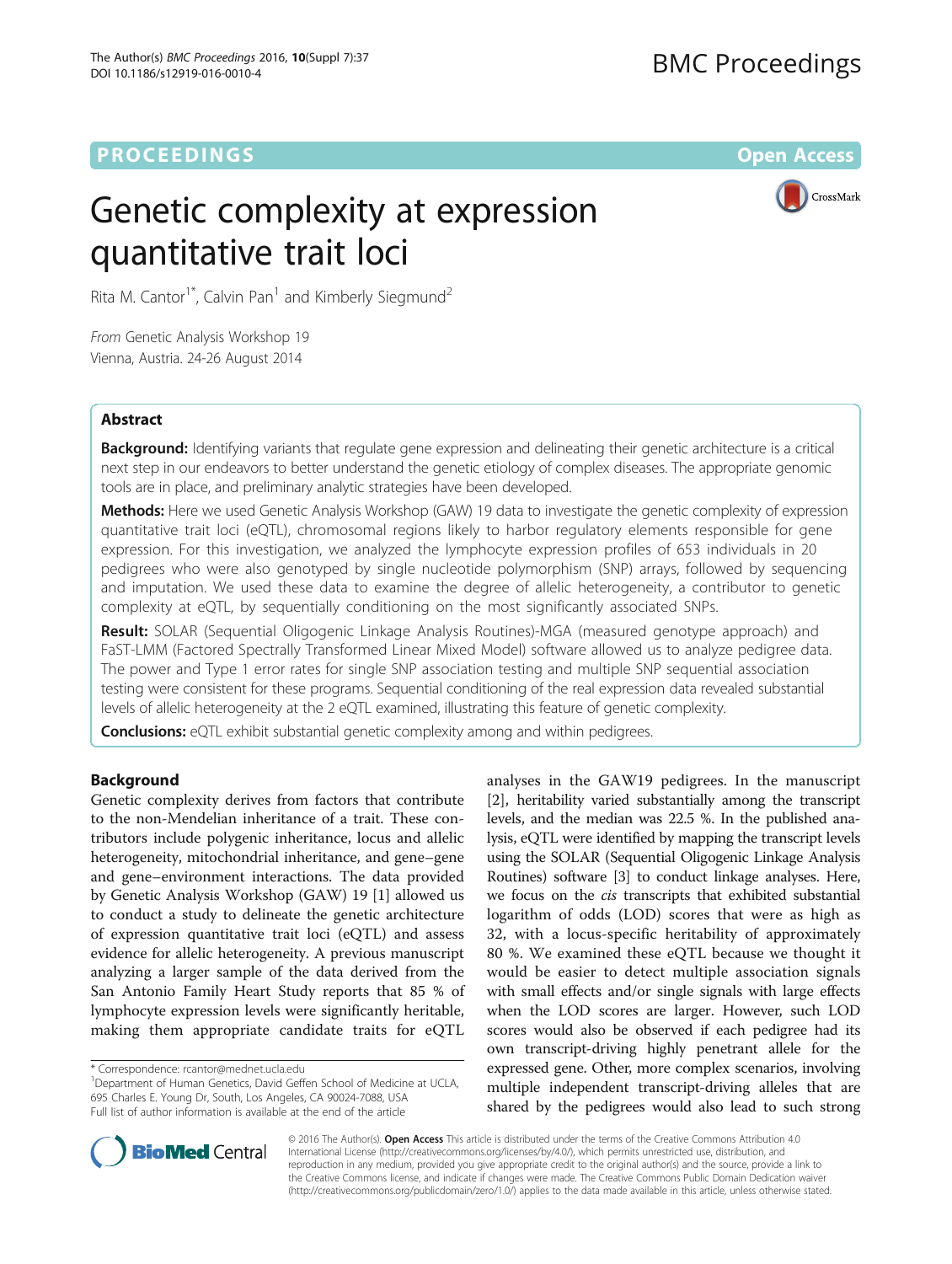evidence for linkage of transcript levels to gene regions. GAW19 expression and sequence data on the same individuals within pedigrees provide an excellent opportunity to explore the genetic architecture of eQTL, and we focused on 2 of the eQTL with the highest LOD scores, chosen for their different gene lengths [[2](#page-4-0)].

We were enthusiastic about the opportunity provided by GAW19 to assess the genetic architecture of eQTL using pedigrees, where the standard analytic approach of linear regression was not directly applicable. We compared 2 approaches appropriate for pedigrees, and used the GAW19 simulated data, where the models of inheritance employed to generate the data were known, in order to assess the power and Type 1 errors to detect associations for both single and multiple independent single-nucleotide polymorphisms (SNPs). These were the measured genotype approach as programmed in SOLAR [\[3](#page-4-0)] and the linear mixed-model approach as programmed in FaST-LMM (Factored Spectrally Transformed Linear Mixed Model) [[4, 5\]](#page-4-0). Both programs were also used to investigate the genetic architecture of associated eQTL variants by employing the real data, where the models of inheritance are unknown.

#### Methods

## Testing association in pedigrees: SOLAR-MGA and FaST-LMM

The variance component approach to gene mapping in pedigrees involves modeling a vector of pedigree member trait value deviations from the pedigree mean and a covariance matrix of kinship coefficients among the pedigree members. Given the appropriate constellation of relatives, the covariance matrix can be partitioned into additive genetic effects, along with the effects of genetic dominance and a common environment. In SOLAR-MGA [\[3](#page-4-0)], the genotypes to be tested for association are modeled by parameters in the individual trait values, and the tests are conducted using nested models and likelihood ratios. To reduce computation time and complexity, SOLAR-MGA applies eigen simplification of the likelihood function, where a vector of nonindependent observations is transformed to a vector where the observations are independent [\[6\]](#page-4-0). This reduces the likelihood function to the product of univariate normal densities, and the decomposition of the covariance matrix is composed of diagonal matrices of phenotypic and additive genetic eigenvalues. FaST-LMM is designed to perform genomewide association studies (GWAS) when the relationships among the individuals in the study sample are unknown [[4\]](#page-4-0). Linear mixed models capture these relationships and transformation of the estimated matrix of pairwise relationships is used to speed the analysis. Carefully chosen GWAS SNPs genotyped on the study sample are used to estimate genetic similarity. This estimation is done using SNPs from all chromosomes except the single chromosome containing the locus being tested for association [\[5](#page-4-0)].

### Estimating power and Type 1 errors for SOLAR-MGA and FaST-LMM

To assess power and Type 1 errors for detecting the individual associated SNPs using both analytic approaches, SOLAR-MGA and FaST-LMM, the simulated GAW19 pedigree data [[1](#page-4-0)] in 200 replicates for the 6 associated SNPs in the MAP4 gene on chromosome 3 were analyzed. For each replicate, taken separately, those on medication were removed from the analyses, and the diastolic blood pressure (DBP) and systolic blood pressure (SBP) quantitative traits were adjusted for age and sex. In the 200 simulated data sets, an average of 765 people, with a range of 742 − 783, remained in the study sample. For DBP, the age covariate had a mean effect of 0.07 with a range of 0.008 − 0.12 and the sex covariate had a mean effect of -3.15 with a range of -5.2 to -1.7 over the 200 replicates. For SBP, the age covariate had a mean effect of 0.45 with a range of 0.38 − 0.52, and the sex covariate had an effect mean of -4.6 with a range of -7.6 to -2.0. Power was assessed using the 0.05 and 5e-8 levels of significance in each simulated sample of 200. The Type 1 error was estimated using the 200 replicates of simulated trait Q1, which was not associated with the SNPs in MAP4. Power and Type 1 errors were also estimated for the sequential analysis approach that was subsequently applied to the real data. As with the single SNP assessments, simulated Q1, DBP, and SBP traits were used in each of the 200 replicates. To assess power, the analyses were conditioned sequentially on the MAP4 SNPs.

## Assessing the genetic architecture of TIMM10 and LR8 eQTL

Two genes were selected randomly according to length (one shorter than the mean of the genes and one longer than that mean) among those with the 10 highest eQTL LOD scores in this pedigree cohort [\[2](#page-4-0)] for association and genetic architecture studies. Table [1](#page-2-0) gives the names, IDs for the molecular probes, LOD scores, and base pair (bp) ranges for these genes, where 5000 bps have been appended to both sides of each gene. The genotyped SNPs, sequence data and imputed sequence data in these pedigrees has been used to identify the SNPs with genotypes within these 2 regions. Table [1](#page-2-0) also provides the numbers of SNPs tested within each region. SOLAR-MGA and FaST-LMM were used to identify the independent signals among the 47 and 180 SNPs tested within these 2 genomic regions. Using a  $p$  value of 5e-8 and a  $p$  value of 0.05 to view the full range of possibilities, the conditioning options of SOLAR-MGA and FaST-LMM were used in an iterative fashion, conditioning on the single most statistically significant signal from the set, to generate the number of independent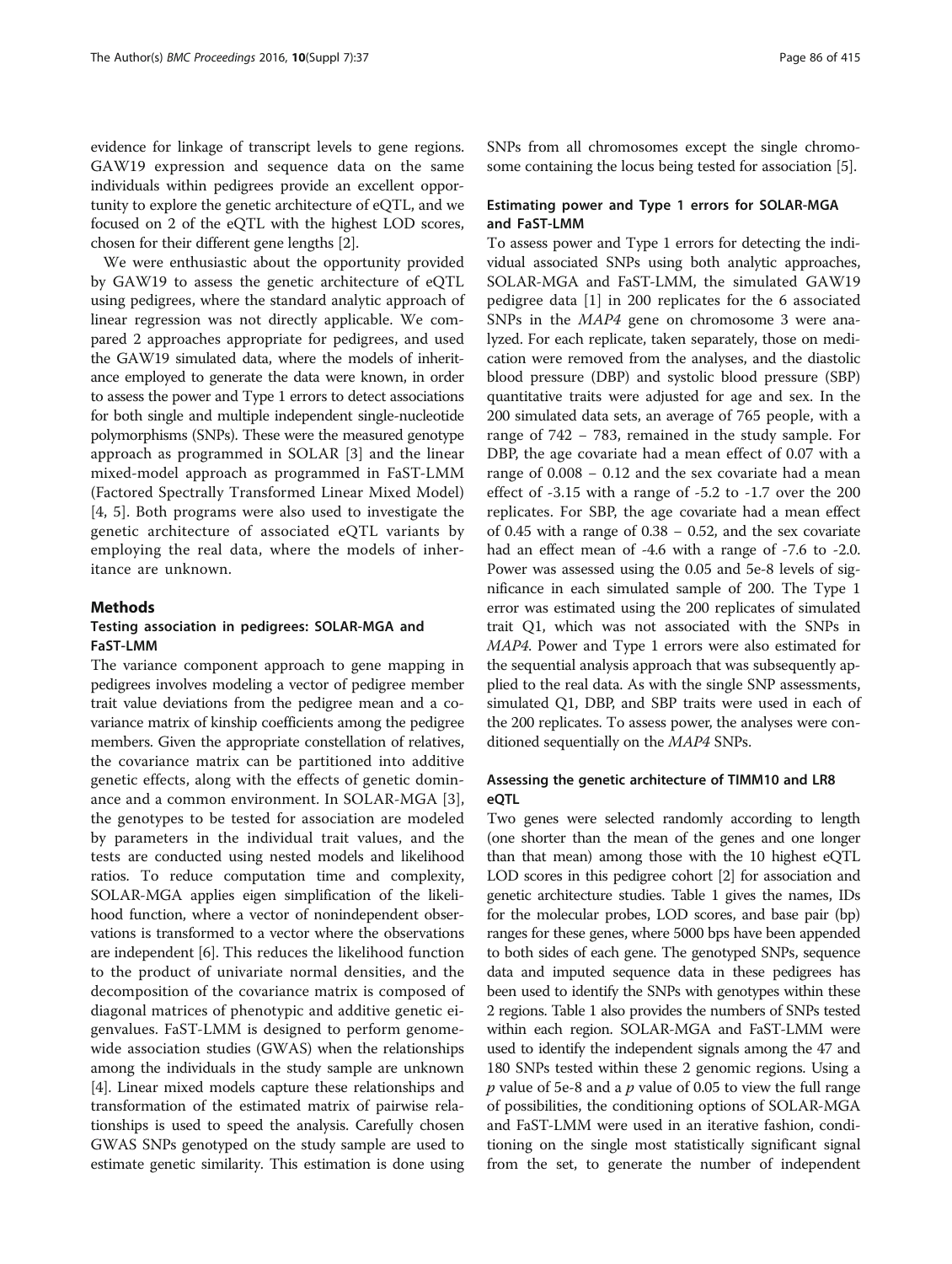| Gene name | Probe id      | <b>LOD</b> | Base pair range |     | # SNPs tested # of SNPs conditioned | # Significant SNPs | Minimum p value           |
|-----------|---------------|------------|-----------------|-----|-------------------------------------|--------------------|---------------------------|
| TIMM10    | GI 6912707-S  | 37         | 12120           | 47  |                                     |                    | 2e-66<br>$9.9e - 86$      |
| LR8       | GI 21361500-S | -43        | 19100           | 180 |                                     | 29<br>14           | 9e-83<br>2e-22<br>$4e-12$ |

<span id="page-2-0"></span>**Table 1** Independent eQTL SNP associations by sequential conditioning using  $p < 5e-8$ 

signals in each region, and this was done sequentially until no significant SNPs were observed in the analysis.

## Results

Table 2 provides estimates of the power of SOLAR-MGA and FaST-LMM to detect associated SNPs with locusspecific variances ranging between 0.028 and 0.002 in simulated traits for 2 levels of significance. The results generated by the 2 programs for these simulated data are remarkably consistent. The top 2 SNPs consistently show very strong power and the bottom 2 SNPs lack adequate power regardless of the level of significance used. Power for the 2 SNPs in the middle of the list shows substantial variation, depending upon the level of significance used. Three factors in the simulation model, given in column 2 of Table 2, contribute to this variation in power, which is positively correlated with the percent of variance explained, the minor allele frequency, and the absolute value of the effect. The Type 1 error was estimated to be 0.0475 for SOLAR-MGA and 0.07 for FaST-LMM when the level of significance

was set at 0.05 for the trait Q1 that was not associated with any SNPs in the trait generating model.

Table [3](#page-3-0) reports the power analysis of the simulated DBP data, when conditioning sequentially on the MAP4 SNPs that have been modeled to be associated with SBP and DBP. Both programs are consistent, so we only provide the information once. The first row gives the number of MAP4 SNPs upon which the likelihood function has been conditioned sequentially. Rows 2 and 3 give the power to observe exactly that number of SNPs, sequentially, and the power to observe that number of SNPs and greater, sequentially, for  $p \le 0.05$ . The last 2 rows give the same for  $p < 5e-8$ . The power for the 0.05 level of significance is appropriate, but the sample is substantially underpowered to provide adequate power for the simulated effect sizes. Estimated Type 1 errors for significance thresholds of 0.05, 0.01, and 0.001 are consistent with what is expected for both programs.

Table 1 reports the numbers of single associations and the conditioned results using the very stringent 5e-8 level of significance for TIMM10 and LR8. Both programs are

| Simulated diastolic blood pressure |                                           |                 |                            |                |                            |
|------------------------------------|-------------------------------------------|-----------------|----------------------------|----------------|----------------------------|
| $Chr-Bp$                           | Prop. of variance explained/MAF/beta      | SOLAR MGA power |                            | FaST-LMM power |                            |
|                                    |                                           | Alpha = $0.05$  | Alpha = $5 \times 10^{-8}$ | Alpha = $0.05$ | Alpha = $5 \times 10^{-8}$ |
| $3 - 48040283$                     | $0.023/03/-6.2$                           |                 | 0.99                       |                | 0.99                       |
| $3 - 47957996$                     | $0.012/.03/-4.6$                          |                 | 0.99                       |                | 0.98                       |
| $3 - 47956424$                     | $0.012/.37/-1.5$                          | 0.99            | 0.04                       | 0.99           | 0.02                       |
| $3 - 48040284$                     | $0.009/.01/-7.0$                          | 0.69            | $\mathbf 0$                | 0.58           | $\mathbf{0}$               |
| $3 - 47913455$                     | $0.004 / 0.005 / -5.5$                    | 0.52            | $\mathbf{0}$               | 0.58           | $\circ$                    |
| $3 - 47957741$                     | $0.002/.002/-5.1$                         | 0.13            | $\mathbf 0$                | 0.06           | $\mathbf{0}$               |
| Simulated systolic blood pressure  |                                           |                 |                            |                |                            |
| $Chr-Bp$                           | Proportion of variance Explained/MAF/beta | SOLAR-MGA power |                            | FaST-LMM power |                            |
|                                    |                                           | Alpha = $0.05$  | Alpha = $5 \times 10^{-8}$ | Alpha = $0.05$ | Alpha = $5 \times 10^{-8}$ |
| $3 - 48040283$                     | $0.028/03/-9.9$                           |                 | 0.99                       |                | 0.99                       |
| $3 - 47957996$                     | $0.015/03/-7.4$                           |                 | 0.99                       |                | 0.99                       |
| $3 - 47956424$                     | $0.014/0.37/-2.4$                         | 0.99            | 0.03                       | 0.98           | 0.01                       |
| $3 - 48040284$                     | $0.011/.01/-11.1$                         | 0.77            | $\mathbf 0$                | 0.66           | $\circ$                    |
| $3 - 47913455$                     | $0.004 / 005 / -8.7$                      | 0.48            | $\mathbf 0$                | 0.56           | $\mathbf{0}$               |
| $3 - 47957741$                     | $0.003/.002/-8.1$                         | 0.12            | $\mathbf 0$                | 0.09           | $\circ$                    |

Table 2 Power to detect single SNP associations using SOLAR-MGA and FaST-LMM, for MAP4 simulated GAW19 pedigree data

Chr chromosome, Bp base pair, MAF minor allele frequency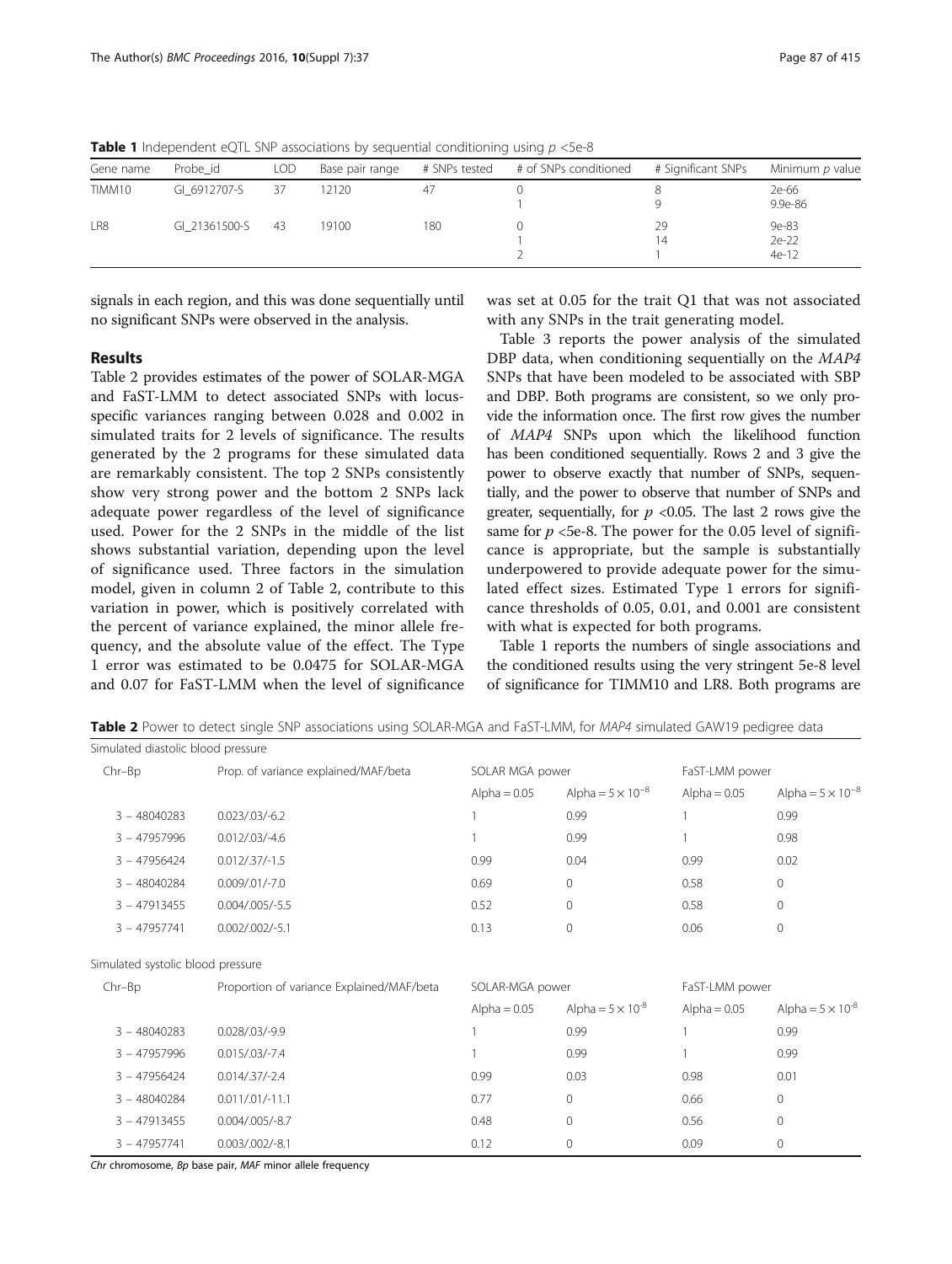<span id="page-3-0"></span>Table 3 Power to detect multiple SNP associations using sequential analyses for MAP4 simulated GAW 19 pedigree data

| $\geq n$ 0.999 0.99 0.98 0.035 0 |                                                                                                                                                                                |
|----------------------------------|--------------------------------------------------------------------------------------------------------------------------------------------------------------------------------|
|                                  | # of SNPs detected 0 1 2 3 4 5<br>P < 0.05 Exactly n 0 0 0 0 .05 0.21 0.62 0.13<br>$\geq$ n 0.999 0.999 0.999 0.999 0.95 0.74<br>P <5e-8 Exactly n 0.01 0.01 0.945 0.035 0 0 0 |

consistent at this level of significance, and only the SOLAR-MGA analysis is reported. Introductory information regarding the genes is given in columns 1 to 5 and the last 3 columns report each step in the sequential analysis by giving the number of SNPs conditioned on at that step, the number of SNPs that are significant at that step, and the minimum  $p$  value among the significant SNPs at that step. Table 4 reports results analogous to those in Table [1](#page-2-0) using a 0.05 level of significance. Once more, results of the 2 programs are consistent. These conditioned analyses support the existence of a large number of independent association signals for these 2 eQTL. The correct level of significance is not straightforward, as this is a multistep process. The most salient inference one can draw is that even at this stringent level of significance, there is evidence of multiple, independent, strongly

Table 4 Independent eQTL SNP associations by sequential conditioning using  $p < 0.05$ 

| Gene   |                             | Enumeration of independent signals by<br>association software |           |                                      |         |  |  |
|--------|-----------------------------|---------------------------------------------------------------|-----------|--------------------------------------|---------|--|--|
|        |                             | FaST-LMM                                                      |           | SOLAR-MGA                            |         |  |  |
|        | # SNPs<br>conditioned<br>on | # Significant Minimum<br><b>SNPs</b>                          | $p$ value | # Significant Minimum<br><b>SNPs</b> | p value |  |  |
| TIMM10 | $\Omega$                    | 25                                                            | 3e-68     | 24                                   | 2e-66   |  |  |
|        | 1                           | 23                                                            | 2e-87     | 23                                   | 9.9e-86 |  |  |
|        | $\overline{2}$              | 10                                                            | 5e-07     | 10                                   | 2e-07   |  |  |
|        | 3                           | $\overline{2}$                                                | 0.03      | 1                                    | 0.05    |  |  |
|        | 4                           | 1                                                             | 0.04      |                                      |         |  |  |
| LR8    | 0                           | 67                                                            | 4e-86     | 65                                   | 9e-83   |  |  |
|        | 1                           | 39                                                            | 2e-24     | 55                                   | 2e-22   |  |  |
|        | $\overline{2}$              | 47                                                            | $1 - 11$  | 63                                   | 4e-12   |  |  |
|        | 3                           | 46                                                            | 0.0001    | 41                                   | 0.0002  |  |  |
|        | 4                           | 37                                                            | 0.0001    | 39                                   | 0.0001  |  |  |
|        | 5                           | 40                                                            | 0.0003    | 41                                   | 0.0002  |  |  |
|        | 6                           | 23                                                            | 0.0004    | 22                                   | 0.0001  |  |  |
|        | 7                           | 14                                                            | 0.00002   | 17                                   | 0.005   |  |  |
|        | 8                           | 14                                                            | 0.003     | 8                                    | 0.01    |  |  |
|        | $9*$                        | 8                                                             | 0.002     | 8                                    | 0.02    |  |  |

\*Six additional independent signals using SOLAR-MGA (0.019  $< p <$ 0.05)

associated signals, supporting eQTL complexity resulting from allelic heterogeneity. Additional analyses to investigate the genetic complexity of eQTL within pedigrees reveal patterns as complex as those seen in Table 4 (data not shown). Very few pedigrees only show a single associated SNP.

### Discussion

Association testing of SNPs, conditioning sequentially with SOLAR-MGA and FaST-LMM, identified multiple independent SNP signals within each of 2 eQTL regions exhibiting high LOD scores in the GAW19 pedigrees. These analyses provide clear evidence that the genetic architecture of at least some eQTL exhibit allelic heterogeneity, with multiple independent signals, and, thus, are complex. Both software packages provide consistent power and Type 1 errors when testing for association with and without conditioning in the simulated data. The inference of complexity and multiple independent cis-regulatory elements is supported by a functional analysis of the F7 gene in an independent study [\[7\]](#page-4-0).

## Conclusions

We investigated the presence of allelic association at eQTL in the GAW19 real expression data by conducting analyses that condition sequentially on associated SNPs in the full sample of pedigrees and within individual families. These analyses lead us to conclude that there are multiple independent eQTL for individual expression levels at the same locus. We are able to conclude that eQTL are genetically complex both across multiple pedigrees and within individual pedigrees. In addition, when comparing software that can be used for these analyses, statistical Type 1 error and power assessment on the simulated data GAW19 indicates that the results of FaST-LMM are consistent with those of SOLAR-MGA.

#### Acknowledgements

The GAW is supported by the National Institutes of Health (NIH) grant GM031575 from the National Institute of General Medicine. RMC and CP were supported by the Database and Statistics Core of National Institutes of Health (NIH) grant HL28481.

#### Declarations

This article has been published as part of BMC Proceedings Volume 10 Supplement 7, 2016: Genetic Analysis Workshop 19: Sequence, Blood Pressure and Expression Data. Summary articles. The full contents of the supplement are available online at [http://bmcproc.biomedcentral.com/](http://bmcproc.biomedcentral.com/articles/supplements/volume-10-supplement-7) [articles/supplements/volume-10-supplement-7.](http://bmcproc.biomedcentral.com/articles/supplements/volume-10-supplement-7) Publication of the proceedings of Genetic Analysis Workshop 19 was supported by National Institutes of Health grant R01 GM031575.

#### Authors' contributions

RMC conceived the study and drafted and edited the manuscript. CP conducted the analyses. KS structured the tables and edited the manuscript. All authors read and approved the final manuscript.

#### Competing interests

The authors declare that they have no competing interests.